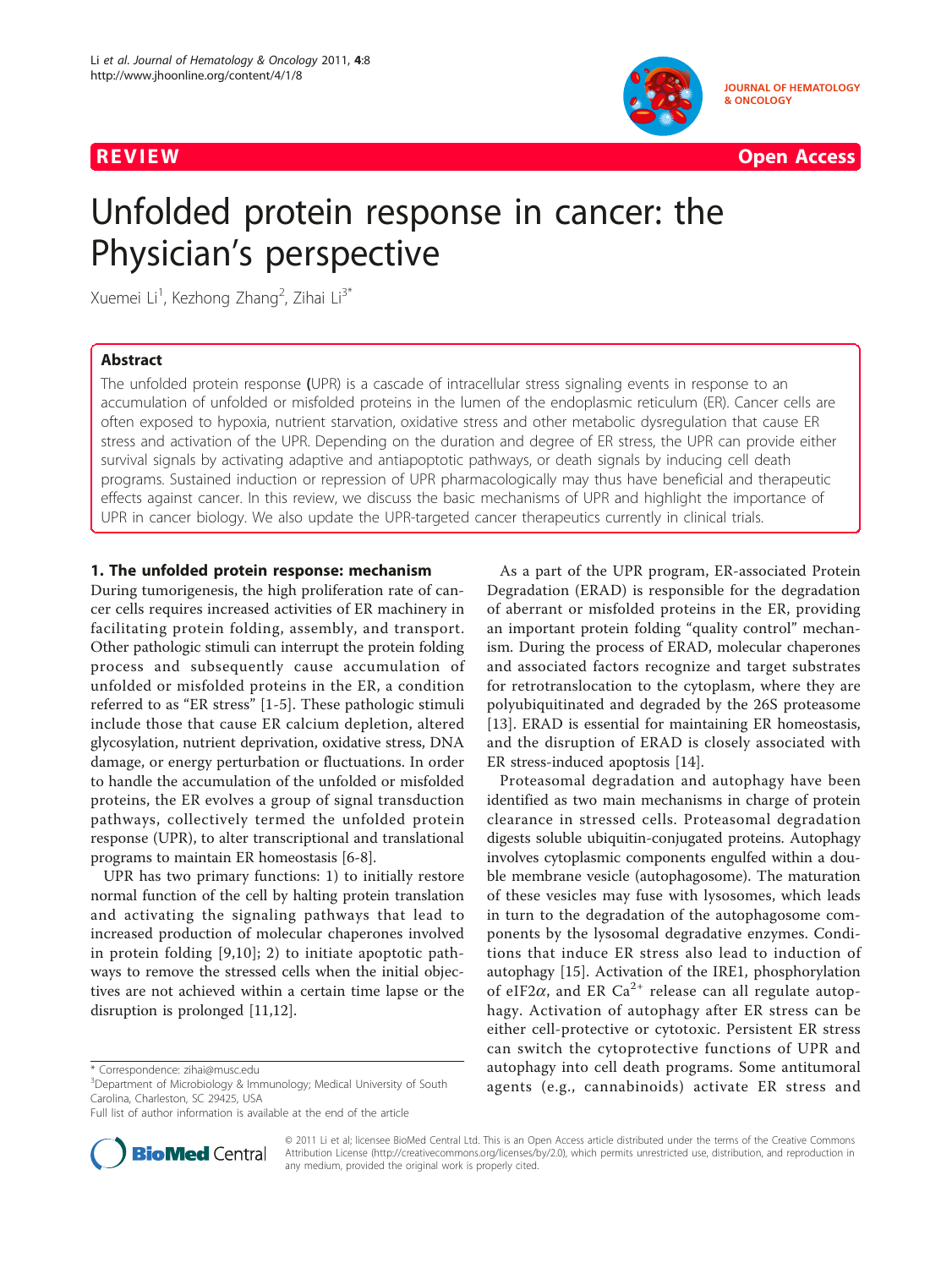autophagy as the primary mechanism to promote cancer cell death [[16](#page-7-0)-[18\]](#page-7-0).

#### 1.1. The unfolded protein response pathways

On aggregation of unfolded proteins, GRP78 (known also as the immunoglobulin heavy chain binding protein, or BiP), one of the most abundant ER luminal chaperones, binds to unfolded proteins and dissociates from the three membrane-bound ER stress sensors. These stress sensors include pancreatic ER kinase (PKR)-like ER kinase (PERK), activating transcription factor 6 (ATF6), and inositol-requiring enzyme 1 (IRE1). The dissociation of GRP78 from these stress sensors allows their subsequent activation (Figure 1). It has been proposed that the activation of the ER stress sensors may occur sequentially, with PERK being the first, rapidly followed by ATF6, and IRE1 may be activated last [\[19](#page-7-0)].

Activated PERK blocks general protein synthesis by phosphorylating eukaryotic initiation factor  $2\alpha$  (eIF2 $\alpha$ ), which suppress mRNA translation. Reduced global translation also leads to reduction of key regulatory proteins that are subject to rapid turnover, facilitating activation of transcription factors such as  $NFR-B$  during cellular stress [[4\]](#page-7-0). However, selective translation of some

proteins is activated, including ATF4, which occurs through an alternative translation pathway. ATF4, being a transcription factor, translocates to the nucleus and induces the transcription of genes required to restore ER homeostasis. Activation of PERK is initially protective and crucial for survival during mild stress. However, it leads to the induction of CHOP (C/EBP homologous protein), an important element of the switch from proadaptive to pro-apoptotic signaling [\[20](#page-7-0)-[24](#page-7-0)].

PERK-mediated translational repression is transient and is followed by translational recovery and enhanced expression of genes that increase the capacity of the ER to process client proteins.  $P58$ <sup>IPK</sup> induction during the ER-stress response represses PERK activity and plays a functional role in the expression of downstream markers of PERK activity in the later phase of the ER-stress response. P58<sup>IPK</sup>, GADD34 and TRB3, are reported to be involved in switching off the PERK mediated pathway. Blocking this protective pathway can be a central element of the switch from adaptation to apoptosis [[19,25\]](#page-7-0).

ATF6 is activated by regulated intramembrane proteolysis after its translocation from the ER to the Golgi apparatus [[26\]](#page-7-0). Active ATF6 is also a transcription



three major ER stress sensors, PERK, ATF6 and IRE1, are activated following their dissociation from the ER chaperone GRP78. Activated PERK phosphorylates eukaryotic initiation factor  $2\alpha$  (eIF2 $\alpha$ ), which suppresses global mRNA translation but activates ATF4 translation. ATF4 translocates to the nucleus and induces the transcription of genes required to restore ER homeostasis. Activation of PERK also leads to the induction of CHOP (C/EBP homologous protein), which is involved in pro-apoptotic signaling. ATF6 is activated by proteolysis mediated by proteases S1P and S2P after its translocation from the ER to the Golgi apparatus. Active ATF6 translocates to the nucleus and regulates the expression of ER chaperones and X box-binding protein 1 (XBP1) to facilitate protein folding, secretion, and degradation in the ER. Xbp1 mRNA undergoes unconventional mRNA splicing carried out by IRE1. Spliced XBP1 protein (sXBP1) translocates to the nucleus and controls the transcription of chaperones, the co-chaperones and the PERK-inhibitor P58<sup>IPK</sup>, as well as genes involved in protein degradation.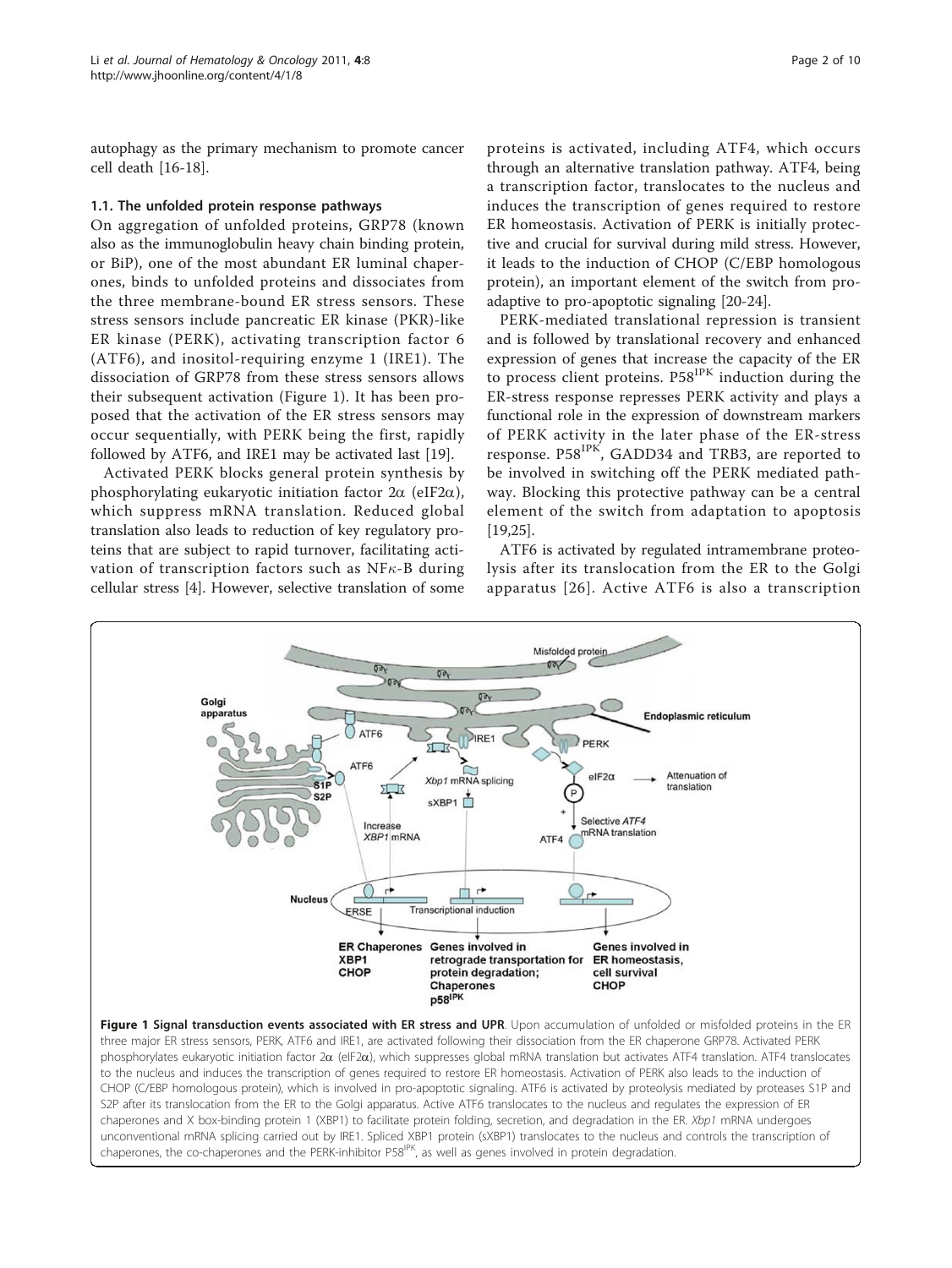factor that regulates the expression of ER chaperones and X box-binding protein 1 (XBP1), another UPRtrans-activator. The target genes of ATF6 and XBP1 have been shown to be involved in protein folding, secretion, and degradation in the ER [\[27,28](#page-7-0)].

To achieve its active form, *Xbp1* mRNA must undergo a non-conventional mRNA splicing, which is carried out by IRE1 $\alpha$ . IRE1 $\alpha$  protein is a type I transmembrane protein that contains both a Ser/Thr kinase domain and an endoribonuclease domain. The endoribonuclease domain processes an intron from the Xbp1 mRNA. Spliced XBP1 protein (XBP1s) translocates to the nucleus to activate the transcription of the genes encoding protein chaperones or folding enzymes involved in protein folding, secretion, or ERAD. Ablation of  $IRE1\alpha$ in mice produces an embryonic lethal phenotype. It has been demonstrated that both processes of ATF6 activation and the IRE1 $\alpha$ -mediated splicing of *XBP1* mRNA are required for full induction of the UPR [[29](#page-7-0)-[31\]](#page-7-0).

#### 1.2. ER stress-induced apoptosis

The adaptive responses to the accumulation of unfolded or misfolded proteins in the ER provide initial protection from cell death. But persistent or excessive ER stress can trigger cell death, typically through apoptosis. Both mitochondria-dependent and -independent pathways have been proposed for ER stress-induced apoptosis [[32,33](#page-7-0)].

The mitochondria-dependent pathways involve proapoptotic cascades that culminate in cytochrome c release. CHOP (C/EBP homology protein) is one of the proteins involved, which heterodimerizes with several C/ EBP family members to regulate their transcriptional activity [[34](#page-7-0)]. CHOP is downstream of phosphorylation cascade of PERK and eIF-2a. CHOP has a role in the induction of cell death by promoting protein synthesis and oxidation in the stressed ER. It modulates the Bcl-2 family of proteins, GADD34 (growth arrest and DNA damage inducible protein 34), and TRB3 (tribblesrelated protein 3), among other downstream proteins. After transcriptional activation by ATF4, CHOP directly activates GADD34, which promotes ER client protein biosynthesis by dephosphorylating phospho-Ser 51 of the  $\alpha$  subunit of eIF-2 $\alpha$  in stressed cells [[35,36](#page-7-0)]. Additionally, it has been suggested that CHOP upregulates pro-apoptotic members of the BCL2 family (BAK/BAD) and downregulates the anti-apoptotic members (BCL2), causing subsequent damage to the mitochondrial membrane and releasing cytochrome c into the cytosol. The released cytochrome  $c$  in turn activates cytosolic apoptotic protease activating factor1 (APAF1), which then activates the downstream caspase-9 and caspase-3 dependent cascade [[37\]](#page-7-0).

A number of ER stress conditions can cause calcium release from the ER to the cytosol, Increases in cytosolic calcium can also cause activation of calpain, which induces cleavage of procaspase-12 [[38\]](#page-7-0). Once activated, the catalytic subunits of caspase-12 are released into the cytosol, where they activate the caspase-9 cascade in a cytochrome c independent manner [[39](#page-7-0)].

It has also been suggested that activated IRE1a can recruit tumor-necrosis factor receptor associated factor 2 (TRAF2), which activates procaspase-4 as a mitochondria-independent apoptotic response. Both pathways ultimately lead to the activation of the caspase cascade mediated through caspase-9 and caspase-3, resulting in cell death [[40](#page-7-0)].

# 2. The unfolded protein response and its effect on tumorigenesis

A broad range of cancer-types rely on ER protein folding machinery to correctly fold key signaling pathway proteins [[41\]](#page-7-0). ER stress and the UPR are highly induced in various tumors. Accumulating evidence has demonstrated that the UPR is an important mechanism required for cancer cells to maintain malignancy and therapy resistance. Identifying the UPR components that are activated or suppressed in malignancy and exploring cancer therapeutic potentials by targeting the UPR are very active research areas [\[7](#page-7-0)].

The UPR pathways are activated in a great variety of tumor types, and have been demonstrated to be essential for tumor cells to survive the unfriendly tumor microenvironment. There are evidence of over-expression of XBP1s (excision of a 26 nucleotide unconventional intron from XBP-1 mRNA), activation of ATF6, phosphorylation of eIF-2 $\alpha$ , induction of ATF4 and CHOP in a variety of cancer cells. The ER chaperones GRP78/BiP, glucoseregulated protein 94 (GRP94, also known as gp96 or HSP90b1) and GRP170 were also upregulated [[42\]](#page-7-0). These studies were conducted in primary human tumor cells or cell lines, and animal models with breast tumor, hepatocellular carcinoma, gastric tumor, and esophageal adenocarcinoma [[42](#page-7-0)-[52\]](#page-8-0). UPR and stress response in general have also been implicated in participating in inflammation-induced oncogenesis [[53](#page-8-0)].

UPR is required for tumorigenesis. Animal study demonstrated that XBP1 was required for tumor growth in vivo.  $Xbp1^{-/-}$  and  $Xbp1$ -knockdown cells did not form tumors in mice even though their growth rate and secretion of vascular endothelial growth factor (VEGF) in response to in vitro hypoxia treatment were not decreased [[46\]](#page-8-0). ER stress can also induce anti-apoptotic responses. The activation of glycogen synthase kinase 3b (GSK 3 $\beta$ ) leads to phosphorylation of p53, which increases its degradation [[54\]](#page-8-0), therefore protects cancer cells from p53 dependent apoptosis. In addition,  $N F \kappa B$ is activated during ER stress to induce anti-apoptotic responses [\[55](#page-8-0)].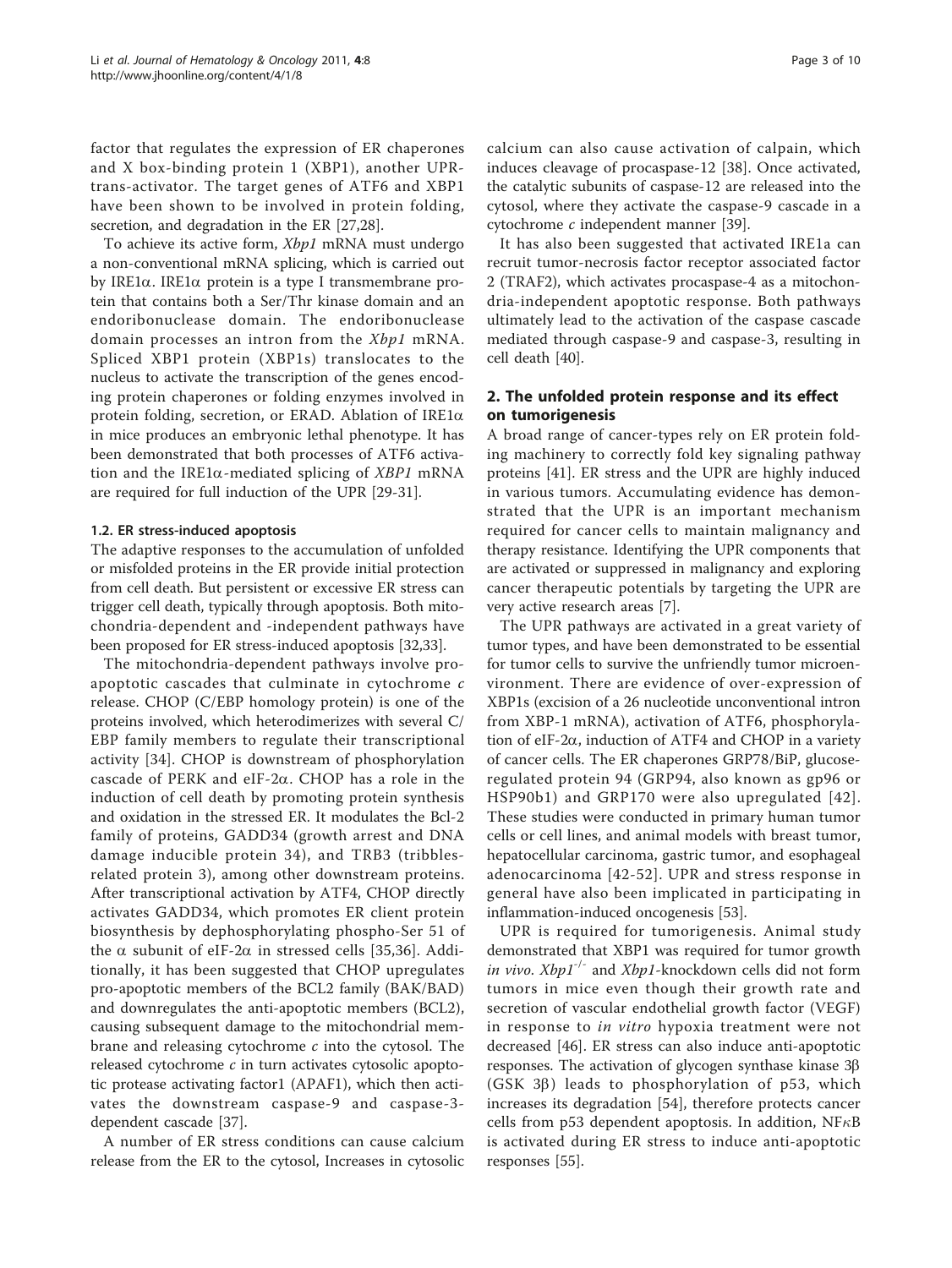Heat shock proteins were reported to assist cancer cell adaptation to oncogenesis-associated stress either by repairing damaged proteins (protein refolding) or by degrading them. Heat shock proteins have also been implicated in the control of cell growth, and in resistance to various anticancer treatments that induce apoptosis. For example, HSP90 interacts with several key proteins in promoting prostate cancer progression, including wild-type and mutated AR, HER2, ErbB2, Src, Abl, Raf and Akt [\[56](#page-8-0),[57\]](#page-8-0). GRP78/BiP, expressed at high levels in a variety of tumors, confers drug resistance in both proliferating and dormant cancer cells. Genetically engineered animal model with reduced GRP78 level significantly impedes tumor growth. Three major mechanisms were proposed for GRP78 mediated cancer progression: enhancement of tumor cell proliferation, protection against apoptosis, and promotion of tumor angiogenesis [\[58-60](#page-8-0)].

ER stress has been implicated in different stages of tumor development. The proposed mechanism is, during early tumorigenesis and before angiogenesis occurs, that activation of the UPR induces a G1 cell cycle arrest and activation of p38, both of which promote a dormant state. If the apoptotic signals are induced by the UPR during this stage of tumor development, cancer cells with mutated elements of the apoptotic pathway may evade the alternative fate of death. ER stress also induces anti-apoptotic NF- $\kappa$ B and inhibits p53-dependent apoptotic signals. If the balance of early cancer development tilts against cell death, ER stress can further promote the aggressive growth of these cancer cells by enhancing their angiogenic ability. One example is the increased VEGF secretion through induction of GRP170, a BiP-like protein that acts as a chaperone for VEGF [[37](#page-7-0)].

# 3. The unfolded protein response and its effect on disease prognosis

GRP78 is a marker of UPR activation. An elevated GRP78 level generally correlates with higher pathologic grade, recurrence rate, and poor survival in patients with breast, liver, prostate, colon, and gastric cancers; though there are conflicting reports on lung cancer. Neuroblastoma is an apparent exception with correlation of GRP78 abundance with earlier stage and better prognosis [\[59,61-64](#page-8-0)].

A retrospective cohort study of 127 stage II and III breast cancer patients who were treated with Adriamycin-based chemotherapy, showed association between GRP78 positivity and shorter time to tumor recurrence [[59\]](#page-8-0). Another breast cancer study showed that the UPR is activated in the majority of breast cancers and confers resistance to chemotherapy and endocrine therapy. Estrogen is known to stimulate UPR in vitro. UPR activation interacts with estrogen response elements and may regulate tumor growth [\[65\]](#page-8-0).

Overexpression of GRP94 and GRP78 has been observed more often in patients with poorly differentiated lung cancer than in well or moderately differentiated tumors [[66\]](#page-8-0). According to a study on adenocarcinoma of the esophagus, GRP78 and GRP94 mRNA were elevated in all tumors. Increased expression of GRP78 may be responsible for controlling local tumor growth in early tumor stages, while high expression of GRP78 and GRP94 in advanced stages was believed to be dependent on other cellular stress reactions such as glucose deprivation, hypoxia, or the hosts' immune response [[67\]](#page-8-0). Up-regulated expression of GRP78 and GRP94 was also reported in gastric carcinoma, which was associated with aggressive tumor growth and poor prognosis [[68](#page-8-0)].

Heterozygous GRP78 mice with half of wild-type GRP78 level are comparable to WT siblings in tumor growth and development. The tumor progression was significantly impeded in these mice as exemplified by a longer latency period, reduced tumor size, and increased tumor apoptosis. Reduction of GRP78 in cancer xenograft animal model inhibited tumor formation and growth [[69](#page-8-0)].

XBP1s is a trans-activator of UPR signaling. High XBP1s level is associated with increased tumor growth, resistance to anti-estrogen therapy and poor patient survival [[70,71](#page-8-0)]. In a B cell-specific XBP1s-overexpressing transgenic mouse model, multiple myeloma developed spontaneously, highlighting the importance of UPR in tumorigenesis [[72\]](#page-8-0).

# 4. Therapeutic targeting of unfolded protein response in cancer

The accumulation of unfolded proteins triggers the UPR, which mediates the inhibition of general protein synthesis but increases expression of several transcription factors that activate genes encoding ER stress-inducible molecular chaperones, transcription factors and signal pathway proteins. Most normal cells are not undergoing active "stress" response, and the UPR pathways remain in a quiescent state in these cells. This discrepancy between tumor cells and normal cells offers an advantage for the agents that target the UPR to achieve the specificity in cancer therapy. The therapeutic potential of targeting the UPR components in cancer mainly involves two approaches: induction of accumulation of misfolded protein in ER to overload the unfolded protein response, and inhibition of UPR adaptive and antiapoptotic pathways to prevent cells from adapting to stressful conditions leading to cell death. In the following paragraphs, we will discuss some examples of agents that are being developed as cancer therapeutics (Table [1](#page-4-0)).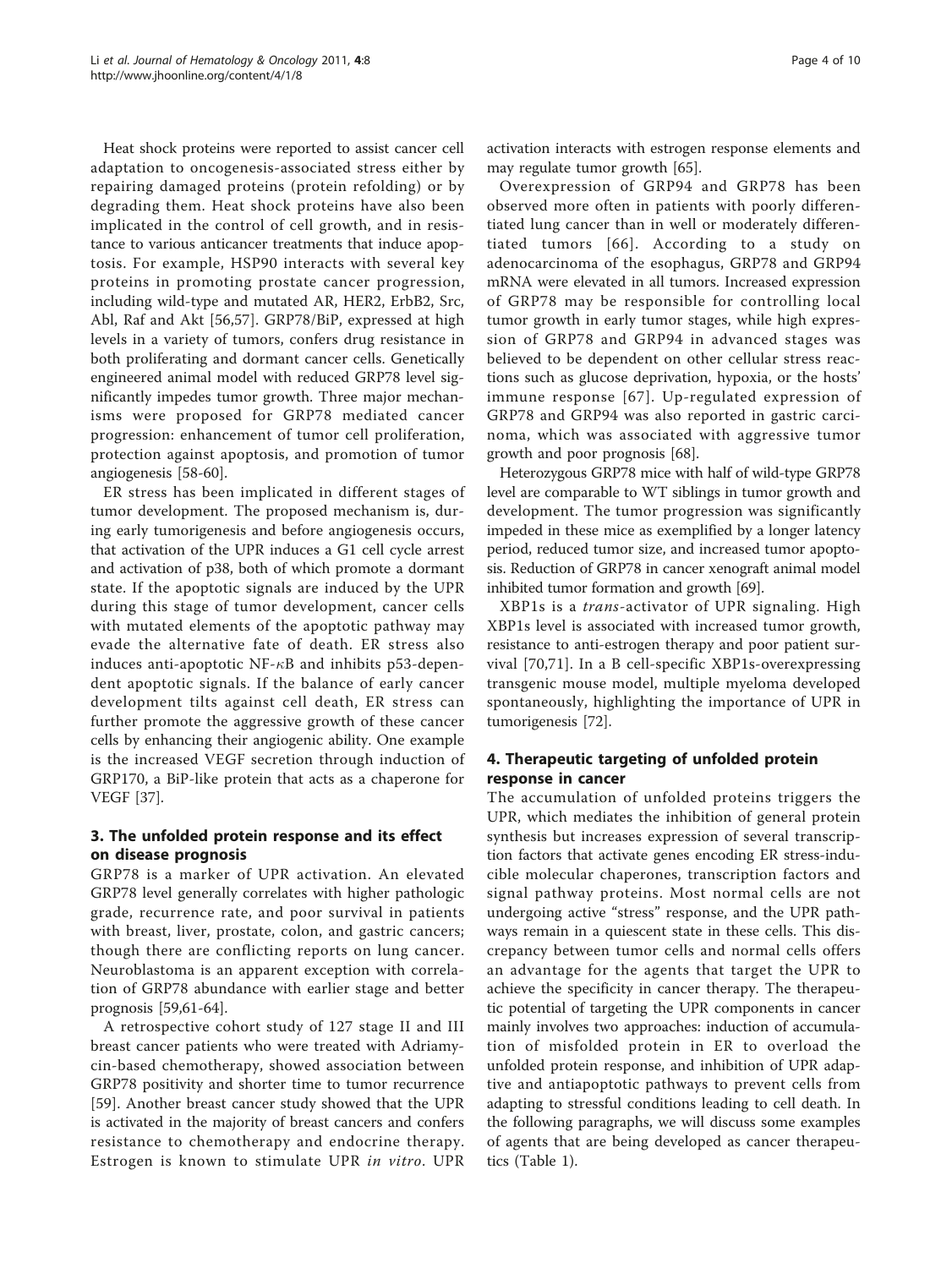| Drug                                                                                | Classification/<br>Mechanism                            | Development<br>Stage                                         | <b>Disease Indication</b>                                                                                                                       | Reference                                                                                   |
|-------------------------------------------------------------------------------------|---------------------------------------------------------|--------------------------------------------------------------|-------------------------------------------------------------------------------------------------------------------------------------------------|---------------------------------------------------------------------------------------------|
| <b>Bortezomib</b>                                                                   | Proteasome<br>inhibitor                                 | FDA approved                                                 | Multiple myeloma, mantle-cell lymphoma                                                                                                          | San et al. [97]                                                                             |
| <b>NPI-0052</b><br>(salinosporamide A)                                              | Irreversible<br>proteasome<br>inhibitor                 | Phase I clinical<br>trials                                   | Multiple Myeloma, Advanced malignancies                                                                                                         | Chauhan et al. [98]                                                                         |
| Carfilzomib (PR-171)                                                                | Selective<br>proteasome<br>inhibitor                    | Phase I, II, III<br>clinical trials                          | Multiple Myeloma, Waldenstrom's<br>Macroglobulinemia                                                                                            | O'Connor et al. [99] Lee<br>et al. [100]                                                    |
| PS-341                                                                              | Selective<br>proteasome<br>inhibitor                    | Phase II                                                     | Multiple Myeloma                                                                                                                                | Richardson et al. [101]                                                                     |
| CEP-18770                                                                           | Proteasome<br>inhibitor                                 | Phase I, II<br>clinical trials<br>and preclinical<br>studies | multiple myeloma, Non-Hodgkin's lymphoma                                                                                                        | Piva et al. [102]                                                                           |
| Tanespimycin (17-AAG, (17-<br>Allylamino-17-<br>demethoxygeldanamycin),<br>KOS-953) | HSP90 Inhibitor                                         | Phase I, II, III<br>clinical trials                          | Gastrointestinal stromal tumors, breast cancer,<br>gynecological, leukemia, lymphoma, melanoma,<br>prostate, renal, thyroid carcinoma, melanoma | Richardson et al. [103,104]<br>Heath et al. [105] Pacey et al.<br>[106]                     |
| Alvespimycin (KOS-1022,<br>17-DMAG)                                                 | HSP90 Inhibitor                                         | Phase I clinical<br>trials and<br>preclinical<br>studies     | Acute myeloid leukemia, advanced carcinoma                                                                                                      | Kummar et al. [107] Lancet<br>et al. [108] Pamanathan et al.<br>[109] Zismanov et al. [110] |
| Retaspimycin (IPI-504)                                                              | HSP90 Inhibitor                                         | Phase II clinical<br>trials                                  | Gastrointestinal stromal tumors, nonsmall cell<br>lung, prostate                                                                                | Hanson et al. [111]                                                                         |
| PU-H71                                                                              | HSP90 Inhibitor                                         | Preclinical<br>studies                                       | Breast cancer, myeloma, myeloproliferative<br>disorder                                                                                          | Usmani et al. [84] Caldas-<br>Lopes et al. [112] Marubayashi<br>et al. [113]                |
| SNX-2112                                                                            | HSP-90 inhibitor                                        | Preclinical<br>studies                                       | Gastric cancer                                                                                                                                  | Bachleitner-Hofmann,<br>et al. [114]                                                        |
| Eeyarestatin I (Eerl)                                                               | Inhibitor of ER-<br>associated<br>degradation<br>(ERAD) | Preclinical<br>studies                                       |                                                                                                                                                 | Cross et al. [115]                                                                          |
| Versipelostatin                                                                     | GRP78 inhibitor                                         | Preclinical<br>studies                                       |                                                                                                                                                 | Matsuo et al. [87]                                                                          |
| (-)-epigallocatechin gallate<br>(EGCG)                                              | GRP78 inhibitor                                         | Preclinical<br>studies                                       | Breast carcinoma                                                                                                                                | Luo et al. [116]                                                                            |
| Epidermal growth factor<br>(EGF)-SubA                                               | GRP78-targeting<br>cytotoxin                            | Preclinical<br>murine animal<br>models                       | Prostate tumor                                                                                                                                  | Backer et al. [90]                                                                          |
| Irestatins                                                                          | $IRE1\alpha$ inhibitor                                  | Preclinical<br>studies                                       | Multiple Myeloma,                                                                                                                               | Feldman et al. [117]                                                                        |
| Delta(9)-<br>Tetrahydrocannabinol (THC)                                             | Cannabinoid,<br>activates ER<br>stress and<br>autophagy | Phase I clinical<br>trial                                    | Glioblastoma multiforme                                                                                                                         | Guzmán et al. [118]                                                                         |

#### <span id="page-4-0"></span>Table 1 Examples of UPR-targeted cancer drugs in development

#### 4.1. Targeting induction of unfolded protein response Proteasomal inhibitor

Proteasomal degradation of misfolded proteins retrotranslocated from the ER to the cytosol represents the final step in ERAD. Bortezomib (Velcade, PS-341), a boronic acid derivative, was the first proteosome inhibitor to be developed successfully for anti-cancer therapy. Although the drug probably has multiple mechanisms of action, proteasomal inhibition causes an additional burden of unfolded proteins in the ER. This explains the high efficacy of bortezomib treatment against types of cancer cells in which the ER is already predisposed with a considerable protein load. In multiple myeloma cell lines, Bortezomib rapidly induced components of the proapoptotic UPR, including PERK, the ER stress-specific eIF-2 $\alpha$  kinase, ATF4 and its proapoptotic target,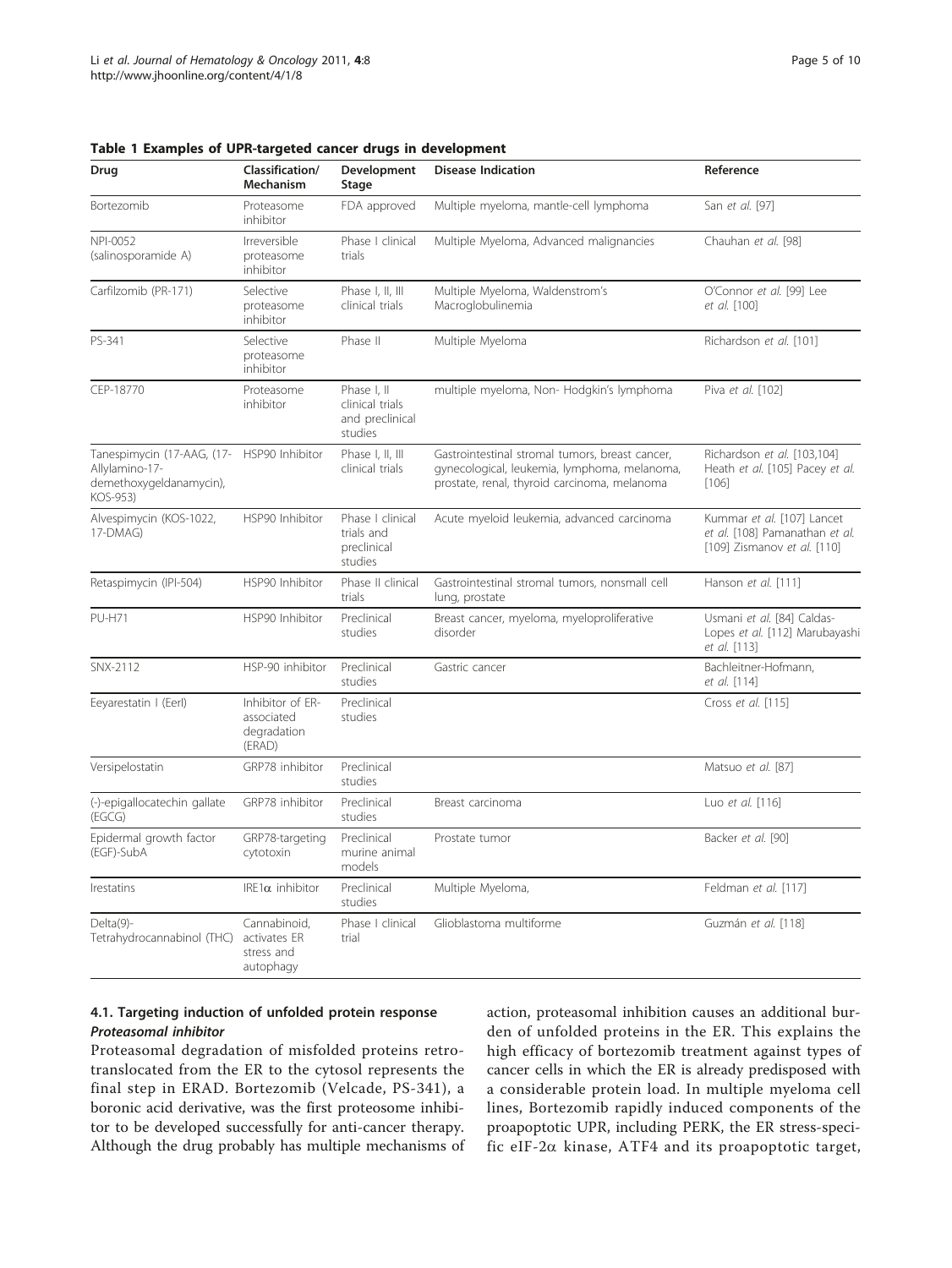CHOP. The amount of immunoglobulin subunits retained within multiple myeloma cells correlated with their sensitivity to proteasomal inhibitors [\[73\]](#page-8-0).

Bortezomib treatment has a cytotoxic effect on various other cancer types such as breast, colorectal, ovarian, pancreatic, prostate, lung and oral cancer. It has been approved by the FDA for the treatment of relapsed multiple myeloma, and recently for relapsed mantle cell lymphoma. Combination chemotherapy regimens with Bortezomib have been developed, leading to unprecedented high remission rates in the frontline treatment or in the relapsed setting for multiple myeloma. The combination of proteasome inhibition with novel targeted therapies is an emerging field in oncology [\[74](#page-8-0)].

#### ERAD inhibitors

As a part of ER quality control mechanism, misfolded or unassembled proteins are retained in the ER and subsequently degraded by ERAD. In the ERAD pathway, molecular chaperones and lectin-like proteins are involved in the identification of misfolded proteins. ERresident reductases cleave disulfide bonds in these proteins to facilitate retrograde transport to the cytosol. Furthermore, the  $AAA(+)$  adenosine triphosphatase withdraws them from the retrotranslocation channel to the cytosol where they are degraded by the ubiquitin/ proteasome system [\[75\]](#page-8-0).

Defects in ERAD cause the accumulation of misfolded proteins in the ER and thus trigger ER stress and UPR. Eeyarestatin I (EerI), a chemical inhibitor that can block ERAD, has been shown to have preferential cytotoxic activity against cancer cells. EerI targets p97 (a cytosolic ATPase involved in polyubiquitinated proteins transportation) complex to inhibit deubiquitination of p97-associated ERAD substrates, which is required for the degradation process [[76](#page-8-0)].

#### PDI inhibitors

Protein disulfide isomerase (PDI) is one of the most abundant ER proteins and maintains a sentinel function in organizing accurate protein folding. PDIs are key protein folding catalysts activated during UPR [\[77](#page-8-0)]. Treatment of cells with O(2)-[2,4-dinitro-5-(N-methyl-N-4-carboxyphenylamino)phenyl]1-(N,N- methylamino)diazen-1-ium-1,2-diolate (PABA/NO) resulted in a dose-dependent increase in intracellular nitric oxide that caused S-glutathionylation and therefore inhibition of PDI. PABA/NO activates the UPR and causes translational attenuation, phosphorylation and activation of PERK, and its downstream effector eIF2 $\alpha$  in human leukemia (HL60) and ovarian cancer cells (SKOV3). There was also evidence for *Xbp1* mRNA splicing and transcriptional activation of the ER resident chaperones GRP78 and GRP94. Stimulating UPR may be linked with the cytotoxic potential of PABA/NO in cancer cells [[78\]](#page-8-0).

#### 4.2. Targeting ER chaperones/heat shock proteins HSP90 inhibitor

Under conditions of cellular stress, cells upregulate chaperones to prevent protein misfolding and degradation. All three ER-membrane bound sensors are heavily reliant on the protein chaperone functions of the HSP90 complex. The interaction between the heat shock protein family and the key proteins in the UPR pathway may, in part, be mediated by their destabilizing effect on UPR proteins and increased accumulation of misfolded proteins.

Myeloma cell study demonstrated that HSP90 inhibitors, 17AAG (17-allylamino-17-demethoxygeldanamycin) and radicicol, similar to tunicamycin (TM) and thapsigargin (TG) (known UPR activators), are capable of activating all three branches of the UPR. All drugs inhibited proliferation and increased expression levels of the molecular chaperones BiP and GRP94. Unlike TG and TM, the HSP90 inhibitors activate a caspase-dependent cell death pathway [\[79](#page-8-0)]. 17AAG can induce the formation of 'intracellular inclusions' in breast cancer cells. In myeloma cells, these inclusions are comprised of aggregations of misfolded immunoglobulin light chains and analysis of protein samples taken from 17AAG-treated cells suggest that exposure to HSP90 inhibitors alters the expression of LC3 (microtubule-associated protein 1 light chain 3, a reliable marker for autophagosome formation), consistent with autophagosome formation [[80-82\]](#page-8-0).

Study demonstrated analogous effects of HSP90 inhibitor, 17AAG in the colon cancer cell line HCT116 indicating that they utilize the UPR in a similar manner to multiple myeloma [[41\]](#page-7-0). A recent phase II trial was done using the HSP90 inhibitor, 17-AAG in fifteen melanoma patients with measurable disease. 17-AAG was administered i.v. once weekly for 6 weeks at  $450$  mg/m<sup>2</sup>. No objective responses were observed. Western blot analysis of tumor biopsies showed an increase in HSP70 and a decrease in cyclin D1 expression in the posttreatment biopsies. UPR components were not analyzed in this study. More potent HSP90 inhibitor or a formulation that are soluble and can be administered chronically for a more prolonged suppression effect on UPR may be necessary to be clinically beneficial [[83](#page-8-0)]. A phase III clinical trial is ongoing to evaluate the utility of 17-AAG in multiple myeloma patients. There are also Phase II clinical trails in breast cancer and non-small cell lung carcinoma. PU-H71, a novel purine scaffold HSP90 inhibitor, has shown interesting preclinical activity against myeloma [\[84\]](#page-8-0).

#### Grp78/BiP inhibitor

Levels of Grp78/BiP are commonly raised in solid tumors and cancer cell lines [[85\]](#page-8-0). Versipelostatin (VST) and analogues, novel macrocyclic compound and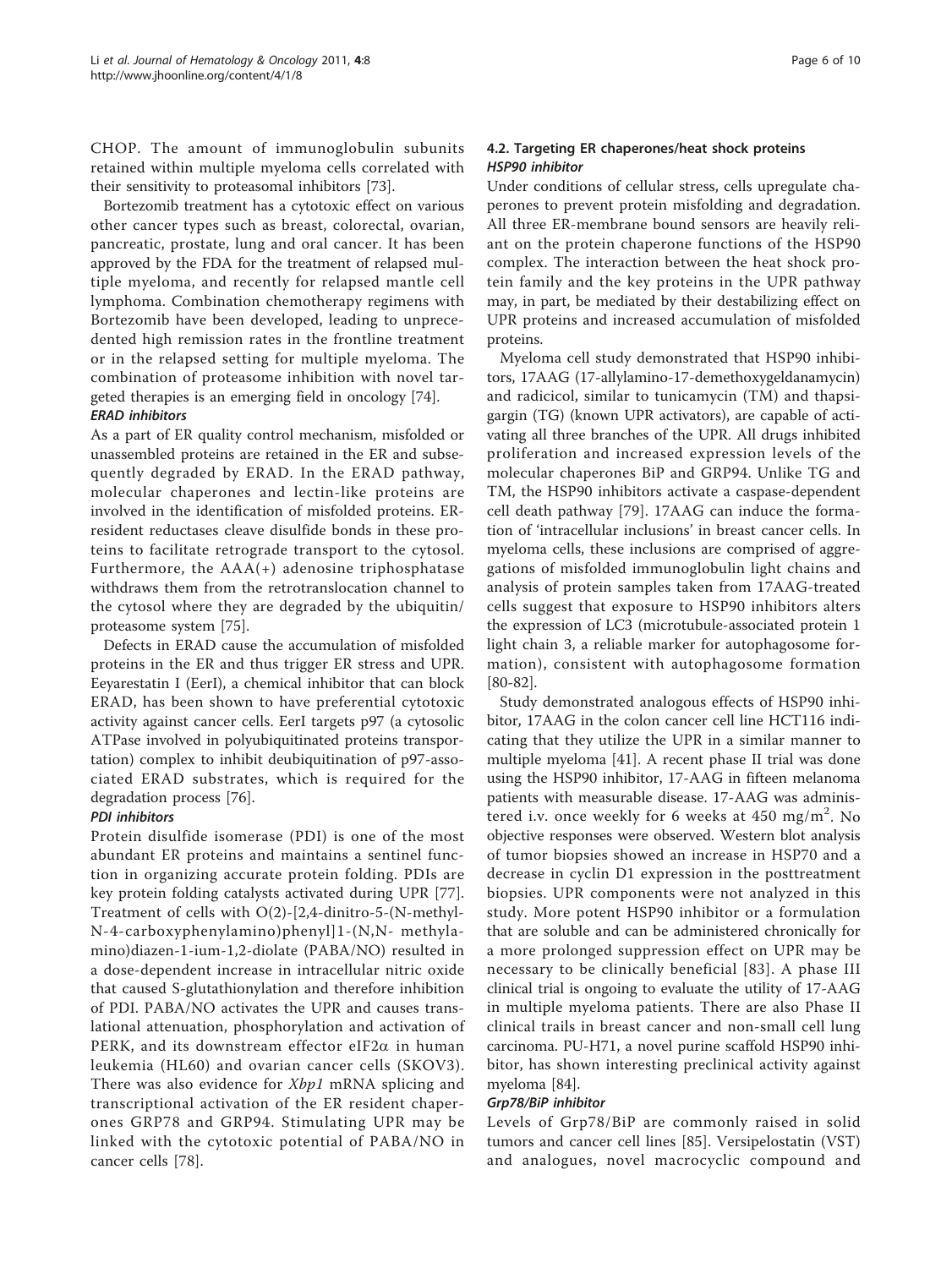GRP78/BiP inhibitor, showed promise in solid tumors [[86\]](#page-8-0). VST has demonstrated selective cytotoxicity to glucose-deprived tumor cells by preventing the unfolded protein response. It was shown to inhibit GRP78 induction and the expression of the UPR transactivators XBP1 and ATF4. Eukaryotic initiation factor 4E-binding protein 1 (4E-BP1), a negative regulator of eukaryotic initiation factor 4E-mediated protein translation, plays a role in the UPR-inhibitory action of VST. Aberrant activation of 4E-BP1 prevents induction of the GRP78 and ATF4 [[7](#page-7-0)[,87](#page-9-0)-[89\]](#page-9-0).

Treatment of glioma cells with another GRP78 inhibitor, epigallocatechin gallate (EGCG,) which targets the ATP-binding domain of GRP78 and blocks its UPR protective function, sensitizes glioma cells to chemotherapy agent temozolomide [[85\]](#page-8-0). Additionally, an engineered fusion protein, epidermal growth factor-SubA (EGF-SubA), a chaperone-targeting cytotoxin, was reported to be highly toxic to growing and confluent epidermal growth factor receptor-expressing cancer cells, and its cytotoxicity is thought to be mediated by rapid cleavage of GRP78 [[90\]](#page-9-0).

# 4.3. Inhibiting IRE1a/XBP1 pathway Inhibitors of the IRE1 $\alpha$ /XBP1 pathway

Irestatin, an inhibitor of IRE1 and the unfolded protein response, mediates inhibition of XBP1s transcription activity. The inhibition of the IRE1 endonuclease impairs the growth of malignant myeloma cells and inhibits the survival of oxygen-starved tumor cells in *vitro* and subcutaneous HT1080 tumor xenografts [\[91\]](#page-9-0).

Trierixin, a new member of the triene-ansamycin group, isolated from the fermentation broth of Streptomyces sp. AC654, was shown to be a novel inhibitor of ER-stress induced cleavage of XBP1 [\[92\]](#page-9-0). Future work needs to be done to evaluate its activity in cancer therapy.

# 4.4. Other agents affecting unfolded protein response

IPI-504, a soluble HSP90 inhibitor, can block the unfolded protein response in multiple myeloma (MM) cells. Partial UPR is constitutively activated in plasma cell-derived MM cells. IPI-504 can potently inhibit this pathway. IPI-504 achieves this by inactivating the transcription factors XBP1 and ATF6. In addition, IPI-504 also blocks the tunicamycin-induced phosphorylation of eIF2 $\alpha$  by PERK. The inhibitory effect of IPI-504 on the UPR parallels its cytotoxic and pro-apoptotic effects on multiple myeloma cells [[93\]](#page-9-0).

As discussed above, autophagy is a cellular process in which cytoplasmic materials are sequestered into autophagosomes and delivered to lysosomes for degradation or recycling. It can switch from cytoprotective role to a form of programmed cell death with persistent ER stress. Tetrahydrocannabinol (THC), the main active component of marijuana, induces human glioma cell death through stimulation of autophagy. THC induced autophagy is associated with an increased phosphorylation of eIF2 $\alpha$  [\[94](#page-9-0)].

Resveratrol (RES), a natural plant polyphenol, is an effective inducer of cell cycle arrest and apoptosis in a variety of carcinoma cell types. In addition, RES has been reported to inhibit tumorigenesis in several animal models. RES causes cell cycle arrest and proliferation inhibition via induction of UPR in human leukemia K562 cell line [\[95](#page-9-0)].

The phytoestrogen zearalenone (ZEA), one of the most active naturally occurring estrogenic compounds in food and beverages, has also been shown recently to induce human leukemic cell apoptosis via endoplasmic stress and mitochondrial pathway [\[96\]](#page-9-0).

#### 5. Perspectives

We have highlighted the importance of UPR in tumorigenesis and provided an overview on the potential strategy in perturbing UPR in cancer treatment. URP promotes the ability of cancer cells to adapt to and survive the hostile microenvironment through activation of stress-response pathways and upregulation of chaperones. Targeting URP pathway represents a novel targeted anti-cancer approach with initial successes in clinical studies. Further understanding of the pathway should provide additional therapeutic opportunities.

Clearly, UPR and the associated molecular components are emerging as important potential targets for drugs that may be used in the treatment of cancer in which protein-folding and protein quality control play a key role in disease pathology. This area looks set to be a very exciting one in years to come. It is worthwhile to point out that protein quality control is fundamentally important for life. Thus targeted therapy towards UPR or other arms of protein quality control is by no means cancer-specific and toxicity-free. Of particular importance is the lack of understanding of the fundamental roles and mechanisms of protein quality control in development, organ function, the evolution and fitness of organism. Thus, as more pharmacological agents are being developed clinically, attention needs to be paid to the understanding of the basic mechanism of the regulation of unfolded protein response and to the discovery of important new players in the protein quality control for disease target.

#### Acknowledgements

K.Z. and Z.L. are supported by NIH grants. We thank Ms. Samantha Cronin for her secretarial support.

#### Author details

<sup>1</sup> Lea's Foundation Center for Hematologic Disorders and Neag Comprehensive Cancer Center, University of Connecticut School of Medicine,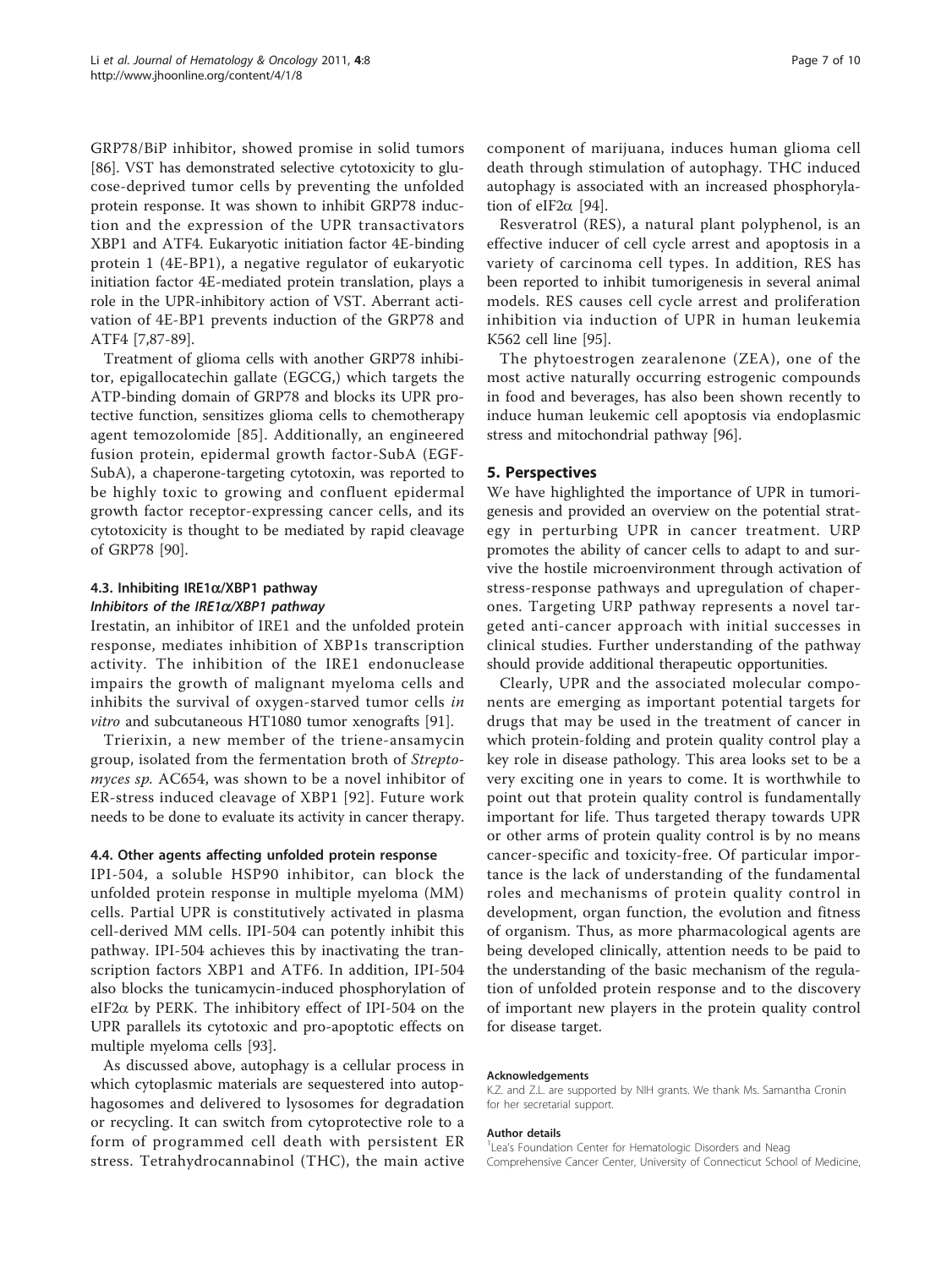<span id="page-7-0"></span>Farmington, CT 06030-1601, USA. <sup>2</sup>Center for Molecular Medicine and Genetics, Department of Microbiology and Immunology, Wayne State University, Detroit, MI 48201, USA. <sup>3</sup>Department of Microbiology & Immunology; Medical University of South Carolina, Charleston, SC 29425, USA.

#### Authors' contributions

All authors participated in the writing of this manuscript and have approved its publication.

#### Competing interests

The authors declare that they have no competing interests.

Received: 17 January 2011 Accepted: 23 February 2011 Published: 23 February 2011

#### References

- Kaufman RJ: [Stress signaling from the lumen of the endoplasmic](http://www.ncbi.nlm.nih.gov/pubmed/10346810?dopt=Abstract) [reticulum: coordination of gene transcriptional and translational](http://www.ncbi.nlm.nih.gov/pubmed/10346810?dopt=Abstract) [controls.](http://www.ncbi.nlm.nih.gov/pubmed/10346810?dopt=Abstract) Genes Dev 1999, 13:1211-1233.
- 2. McMillan DR, Gething MJ, Sambrook J: [The cellular response to unfolded](http://www.ncbi.nlm.nih.gov/pubmed/7765470?dopt=Abstract) [proteins: intercompartmental signaling.](http://www.ncbi.nlm.nih.gov/pubmed/7765470?dopt=Abstract) Curr Opin Biotechnol 1994, 5:540-545.
- 3. Mori K: [Tripartite management of unfolded proteins in the endoplasmic](http://www.ncbi.nlm.nih.gov/pubmed/10850487?dopt=Abstract) [reticulum.](http://www.ncbi.nlm.nih.gov/pubmed/10850487?dopt=Abstract) Cell 2000, 101:451-454.
- 4. Ron D, Walter P: [Signal integration in the endoplasmic reticulum](http://www.ncbi.nlm.nih.gov/pubmed/17565364?dopt=Abstract) [unfolded protein response.](http://www.ncbi.nlm.nih.gov/pubmed/17565364?dopt=Abstract) Nat Rev Mol Cell Biol 2007, 8:519-529.
- 5. Sidrauski C, Chapman R, Walter P: [The unfolded protein response: an](http://www.ncbi.nlm.nih.gov/pubmed/9695849?dopt=Abstract) [intracellular signalling pathway with many surprising features.](http://www.ncbi.nlm.nih.gov/pubmed/9695849?dopt=Abstract) Trends Cell Biol 1998, 8:245-249.
- 6. Rutkowski DT WJ, Back SH, Kaufman RJ, et al: [UPR Pathways Combine to](http://www.ncbi.nlm.nih.gov/pubmed/19081072?dopt=Abstract) [Prevent Hepatic Steatosis Caused by ER Stress-Mediated Suppression of](http://www.ncbi.nlm.nih.gov/pubmed/19081072?dopt=Abstract) [Transcriptional Master Regulators.](http://www.ncbi.nlm.nih.gov/pubmed/19081072?dopt=Abstract) Dev Cell 2008, 15(6):829-40.
- Wang G, Yang ZQ, Zhang K: [Endoplasmic reticulum stress response in](http://www.ncbi.nlm.nih.gov/pubmed/20182583?dopt=Abstract) [cancer: molecular mechanism and therapeutic potential.](http://www.ncbi.nlm.nih.gov/pubmed/20182583?dopt=Abstract) Am J Transl Res 2010, 2:65-74.
- Scheuner DSB, Kaufman RJ, et al: [Translational control is required for the](http://www.ncbi.nlm.nih.gov/pubmed/11430820?dopt=Abstract) [unfolded protein response and in vivo glucose homeostasis.](http://www.ncbi.nlm.nih.gov/pubmed/11430820?dopt=Abstract) Mol Cell 2001, 7(6):1165-76.
- 9. Dorner AJWL, Kaufman RJ: [Increased synthesis of secreted proteins](http://www.ncbi.nlm.nih.gov/pubmed/2511206?dopt=Abstract) [induces expression of glucose-regulated proteins in butyrate-treated](http://www.ncbi.nlm.nih.gov/pubmed/2511206?dopt=Abstract) [Chinese hamster ovary cells.](http://www.ncbi.nlm.nih.gov/pubmed/2511206?dopt=Abstract) J Biol Chem 1989, 264:20602-20607.
- 10. Schroder MKR: [The mammalian unfolded protein response.](http://www.ncbi.nlm.nih.gov/pubmed/15952902?dopt=Abstract) Annu Rev Biochem 2005, 74:739-789.
- 11. Zhang KKR: [Identification and characterization of endoplasmic reticulum](http://www.ncbi.nlm.nih.gov/pubmed/18662581?dopt=Abstract) [stress-induced apoptosis in vivo.](http://www.ncbi.nlm.nih.gov/pubmed/18662581?dopt=Abstract) Methods Enzymol 2008, 442:395-419.
- 12. Fribley AZK, Kaufman RJ: [Regulation of apoptosis by the unfolded protein](http://www.ncbi.nlm.nih.gov/pubmed/19609758?dopt=Abstract) [response.](http://www.ncbi.nlm.nih.gov/pubmed/19609758?dopt=Abstract) Methods Mol Biol 2009, 559:191-204.
- 13. Travers KPC, Wodicka L, Lockhart DL, Weissman JS, Walter P: [Functional](http://www.ncbi.nlm.nih.gov/pubmed/10847680?dopt=Abstract) [and Genomic Analyses Reveal an Essential Coordination between the](http://www.ncbi.nlm.nih.gov/pubmed/10847680?dopt=Abstract) [Unfolded Protein Response and ER-Associated Degradation.](http://www.ncbi.nlm.nih.gov/pubmed/10847680?dopt=Abstract) Cell 2000, 101(3):249-258.
- 14. Brodsky SSVJL: [One step at a time: endoplasmic reticulum-associated](http://www.ncbi.nlm.nih.gov/pubmed/19002207?dopt=Abstract) [degradation.](http://www.ncbi.nlm.nih.gov/pubmed/19002207?dopt=Abstract) Nature Reviews Molecular Cell Biology 2008, 9:944-957.
- 15. Yorimitsu TNU, Yang Z, Klionsky DJ: [Endoplasmic reticulum stress triggers](http://www.ncbi.nlm.nih.gov/pubmed/16901900?dopt=Abstract) [autophagy.](http://www.ncbi.nlm.nih.gov/pubmed/16901900?dopt=Abstract) J Biol Chem 2006, 281(40):30299-304.
- 16. Guzman M: [Cannabinoids: potential anticancer agents.](http://www.ncbi.nlm.nih.gov/pubmed/14570037?dopt=Abstract) Nat Rev Cancer 2003, 3:745-755.
- 17. Velasco G, Carracedo A, Blazquez C, Lorente M, Aguado T, Haro A, Sanchez C, Galve-Roperh I, Guzman M: [Cannabinoids and gliomas.](http://www.ncbi.nlm.nih.gov/pubmed/17952650?dopt=Abstract) Mol Neurobiol 2007, 36:60-67.
- 18. Verfaillie T, Salazar M, Velasco G, Agostinis P: [Linking ER Stress to](http://www.ncbi.nlm.nih.gov/pubmed/20145727?dopt=Abstract) [Autophagy: Potential Implications for Cancer Therapy.](http://www.ncbi.nlm.nih.gov/pubmed/20145727?dopt=Abstract) Int J Cell Biol 2010, 930509.
- 19. Szegezdi E, Logue SE, Gorman AM, Samali A: [Mediators of endoplasmic](http://www.ncbi.nlm.nih.gov/pubmed/16953201?dopt=Abstract) [reticulum stress-induced apoptosis.](http://www.ncbi.nlm.nih.gov/pubmed/16953201?dopt=Abstract) EMBO Rep 2006, 7:880-885.
- 20. Heather P, Harding YZ, Bertolotti Anne, Huiqing Zeng, David Ron: [Perk Is](http://www.ncbi.nlm.nih.gov/pubmed/10882126?dopt=Abstract) [Essential for Translational Regulation and Cell Survival during the](http://www.ncbi.nlm.nih.gov/pubmed/10882126?dopt=Abstract) [Unfolded Protein Response.](http://www.ncbi.nlm.nih.gov/pubmed/10882126?dopt=Abstract) Molecular Cell 2000, 5:897-904.
- 21. Scheuner D, Song B, McEwen E, Liu C, Laybutt R, Gillespie P, Saunders T, Bonner-Weir S, Kaufman RJ: [Translational control is required for the](http://www.ncbi.nlm.nih.gov/pubmed/11430820?dopt=Abstract)

[unfolded protein response and in vivo glucose homeostasis.](http://www.ncbi.nlm.nih.gov/pubmed/11430820?dopt=Abstract) Mol Cell 2001, 7:1165-1176.

- 22. Wek RCCD: [Translational control and the unfolded protein response.](http://www.ncbi.nlm.nih.gov/pubmed/17760508?dopt=Abstract) Antioxid Redox Signal 2007, 9(12):2357-71, 2007 9:2357-2371.
- 23. Xu C, Bailly-Maitre B, Reed JC: [Endoplasmic reticulum stress: cell life and](http://www.ncbi.nlm.nih.gov/pubmed/16200199?dopt=Abstract) [death decisions.](http://www.ncbi.nlm.nih.gov/pubmed/16200199?dopt=Abstract) J Clin Invest 2005, 115:2656-2664.
- 24. Zhang K, Kaufman RJ: [From endoplasmic-reticulum stress to the](http://www.ncbi.nlm.nih.gov/pubmed/18650916?dopt=Abstract) [inflammatory response.](http://www.ncbi.nlm.nih.gov/pubmed/18650916?dopt=Abstract) Nature 2008, 454:455-462.
- 25. Yan W, Frank CL, Korth MJ, Sopher BL, Novoa I, Ron D, Katze MG: [Control](http://www.ncbi.nlm.nih.gov/pubmed/12446838?dopt=Abstract) [of PERK eIF2alpha kinase activity by the endoplasmic reticulum stress](http://www.ncbi.nlm.nih.gov/pubmed/12446838?dopt=Abstract)[induced molecular chaperone P58IPK.](http://www.ncbi.nlm.nih.gov/pubmed/12446838?dopt=Abstract) Proc Natl Acad Sci USA 2002, 99:15920-15925.
- 26. Ye J, Rawson RB, Komuro R, Chen X, Dave UP, Prywes R, Brown MS, Goldstein JL: [ER stress induces cleavage of membrane-bound ATF6 by](http://www.ncbi.nlm.nih.gov/pubmed/11163209?dopt=Abstract) [the same proteases that process SREBPs.](http://www.ncbi.nlm.nih.gov/pubmed/11163209?dopt=Abstract) Mol Cell 2000, 6:1355-1364.
- 27. Lee AH, Iwakoshi NN, Glimcher LH: [XBP-1 regulates a subset of](http://www.ncbi.nlm.nih.gov/pubmed/14559994?dopt=Abstract) [endoplasmic reticulum resident chaperone genes in the unfolded](http://www.ncbi.nlm.nih.gov/pubmed/14559994?dopt=Abstract) [protein response.](http://www.ncbi.nlm.nih.gov/pubmed/14559994?dopt=Abstract) Mol Cell Biol 2003, 23:7448-7459.
- 28. Yamamoto KST, Matsui T, Sato M, Okada T, Yoshida H, Harada A, Mori K: [Transcriptional induction of mammalian ER quality control proteins is](http://www.ncbi.nlm.nih.gov/pubmed/17765680?dopt=Abstract) [mediated by single or combined action of ATF6alpha and XBP1.](http://www.ncbi.nlm.nih.gov/pubmed/17765680?dopt=Abstract) Dev Cell 2007, 13:365-376.
- 29. Lee K, Tirasophon W, Shen X, Michalak M, Prywes R, Okada T, Yoshida H, Mori K, Kaufman RJ: [IRE1-mediated unconventional mRNA splicing and](http://www.ncbi.nlm.nih.gov/pubmed/11850408?dopt=Abstract) S<sub>2P</sub>-mediated ATF6 cleavage merge to regulate XBP1 in signaling the [unfolded protein response.](http://www.ncbi.nlm.nih.gov/pubmed/11850408?dopt=Abstract) Genes Dev 2002, 16:452-466.
- 30. Rao RV, Bredesen DE: [Misfolded proteins, endoplasmic reticulum stress](http://www.ncbi.nlm.nih.gov/pubmed/15530777?dopt=Abstract) [and neurodegeneration.](http://www.ncbi.nlm.nih.gov/pubmed/15530777?dopt=Abstract) Curr Opin Cell Biol 2004, 16:653-662.
- 31. Yoshida H, Matsui T, Yamamoto A, Okada T, Mori K: [XBP1 mRNA is](http://www.ncbi.nlm.nih.gov/pubmed/11779464?dopt=Abstract) [induced by ATF6 and spliced by IRE1 in response to ER stress to](http://www.ncbi.nlm.nih.gov/pubmed/11779464?dopt=Abstract) [produce a highly active transcription factor.](http://www.ncbi.nlm.nih.gov/pubmed/11779464?dopt=Abstract) Cell 2001, 107:881-891.
- 32. Rao RV, Castro-Obregon S, Frankowski H, Schuler M, Stoka V, del Rio G, Bredesen DE, Ellerby HM: [Coupling endoplasmic reticulum stress to the](http://www.ncbi.nlm.nih.gov/pubmed/11919205?dopt=Abstract) [cell death program. An Apaf-1-independent intrinsic pathway.](http://www.ncbi.nlm.nih.gov/pubmed/11919205?dopt=Abstract) J Biol Chem 2002, 277:21836-21842.
- 33. Breckenridge DG, Germain M, Mathai JP, Nguyen M, Shore GC: [Regulation](http://www.ncbi.nlm.nih.gov/pubmed/14634622?dopt=Abstract) [of apoptosis by endoplasmic reticulum pathways.](http://www.ncbi.nlm.nih.gov/pubmed/14634622?dopt=Abstract) Oncogene 2003, 22:8608-8618.
- 34. Ron D, Habener JF: [CHOP, a novel developmentally regulated nuclear](http://www.ncbi.nlm.nih.gov/pubmed/1547942?dopt=Abstract) [protein that dimerizes with transcription factors C/EBP and LAP and](http://www.ncbi.nlm.nih.gov/pubmed/1547942?dopt=Abstract) [functions as a dominant-negative inhibitor of gene transcription.](http://www.ncbi.nlm.nih.gov/pubmed/1547942?dopt=Abstract) Genes Dev 1992, 6:439-453.
- 35. Zinszner H, Kuroda M, Wang X, Batchvarova N, Lightfoot RT, Remotti H, Stevens JL, Ron D: [CHOP is implicated in programmed cell death in](http://www.ncbi.nlm.nih.gov/pubmed/9531536?dopt=Abstract) [response to impaired function of the endoplasmic reticulum.](http://www.ncbi.nlm.nih.gov/pubmed/9531536?dopt=Abstract) Genes Dev 1998, 12:982-995.
- 36. Marciniak SJ, Yun CY, Oyadomari S, Novoa I, Zhang Y, Jungreis R, Nagata K, Harding HP, Ron D: [CHOP induces death by promoting protein synthesis](http://www.ncbi.nlm.nih.gov/pubmed/15601821?dopt=Abstract) [and oxidation in the stressed endoplasmic reticulum.](http://www.ncbi.nlm.nih.gov/pubmed/15601821?dopt=Abstract) Genes Dev 2004, 18:3066-3077.
- 37. Ma Y, Hendershot LM: [The role of the unfolded protein response in](http://www.ncbi.nlm.nih.gov/pubmed/15573118?dopt=Abstract) [tumour development: friend or foe?](http://www.ncbi.nlm.nih.gov/pubmed/15573118?dopt=Abstract) Nat Rev Cancer 2004, 4:966-977.
- Nakagawa TYJ: [Cross-talk between two cysteine protease families.](http://www.ncbi.nlm.nih.gov/pubmed/10953012?dopt=Abstract) [Activation of caspase-12 by calpain in apoptosis.](http://www.ncbi.nlm.nih.gov/pubmed/10953012?dopt=Abstract) *J Cell Biol 2000*, 150:887-894.
- 39. Morishima N, Nakanishi K, Takenouchi H, Shibata T, Yasuhiko Y: [An](http://www.ncbi.nlm.nih.gov/pubmed/12097332?dopt=Abstract) [endoplasmic reticulum stress-specific caspase cascade in apoptosis.](http://www.ncbi.nlm.nih.gov/pubmed/12097332?dopt=Abstract) [Cytochrome c-independent activation of caspase-9 by caspase-12.](http://www.ncbi.nlm.nih.gov/pubmed/12097332?dopt=Abstract) J Biol Chem 2002, 277:34287-34294.
- 40. Wu JKR: [From acute ER stress to physiological roles of the Unfolded](http://www.ncbi.nlm.nih.gov/pubmed/16397578?dopt=Abstract) [Protein Response.](http://www.ncbi.nlm.nih.gov/pubmed/16397578?dopt=Abstract) Cell Death Differ 2006, 13(3):374-84.
- 41. Davenport EL, Morgan GJ, Davies FE: [Untangling the unfolded protein](http://www.ncbi.nlm.nih.gov/pubmed/18414035?dopt=Abstract) [response.](http://www.ncbi.nlm.nih.gov/pubmed/18414035?dopt=Abstract) Cell Cycle 2008, 7:865-869.
- 42. Fernandez PM, Tabbara SO, Jacobs LK, Manning FC, Tsangaris TN, Schwartz AM, Kennedy KA, Patierno SR: [Overexpression of the glucose](http://www.ncbi.nlm.nih.gov/pubmed/10752676?dopt=Abstract)[regulated stress gene GRP78 in malignant but not benign human breast](http://www.ncbi.nlm.nih.gov/pubmed/10752676?dopt=Abstract) [lesions.](http://www.ncbi.nlm.nih.gov/pubmed/10752676?dopt=Abstract) Breast Cancer Res Treat 2000, 59:15-26.
- 43. Fels DR, Koumenis C: [The PERK/eIF2alpha/ATF4 module of the UPR in](http://www.ncbi.nlm.nih.gov/pubmed/16861899?dopt=Abstract) [hypoxia resistance and tumor growth.](http://www.ncbi.nlm.nih.gov/pubmed/16861899?dopt=Abstract) Cancer Biol Ther 2006, 5:723-728.
- 44. Haga N, Saito S, Tsukumo Y, Sakurai J, Furuno A, Tsuruo T, Tomida A: [Mitochondria regulate the unfolded protein response leading to cancer](http://www.ncbi.nlm.nih.gov/pubmed/20210797?dopt=Abstract)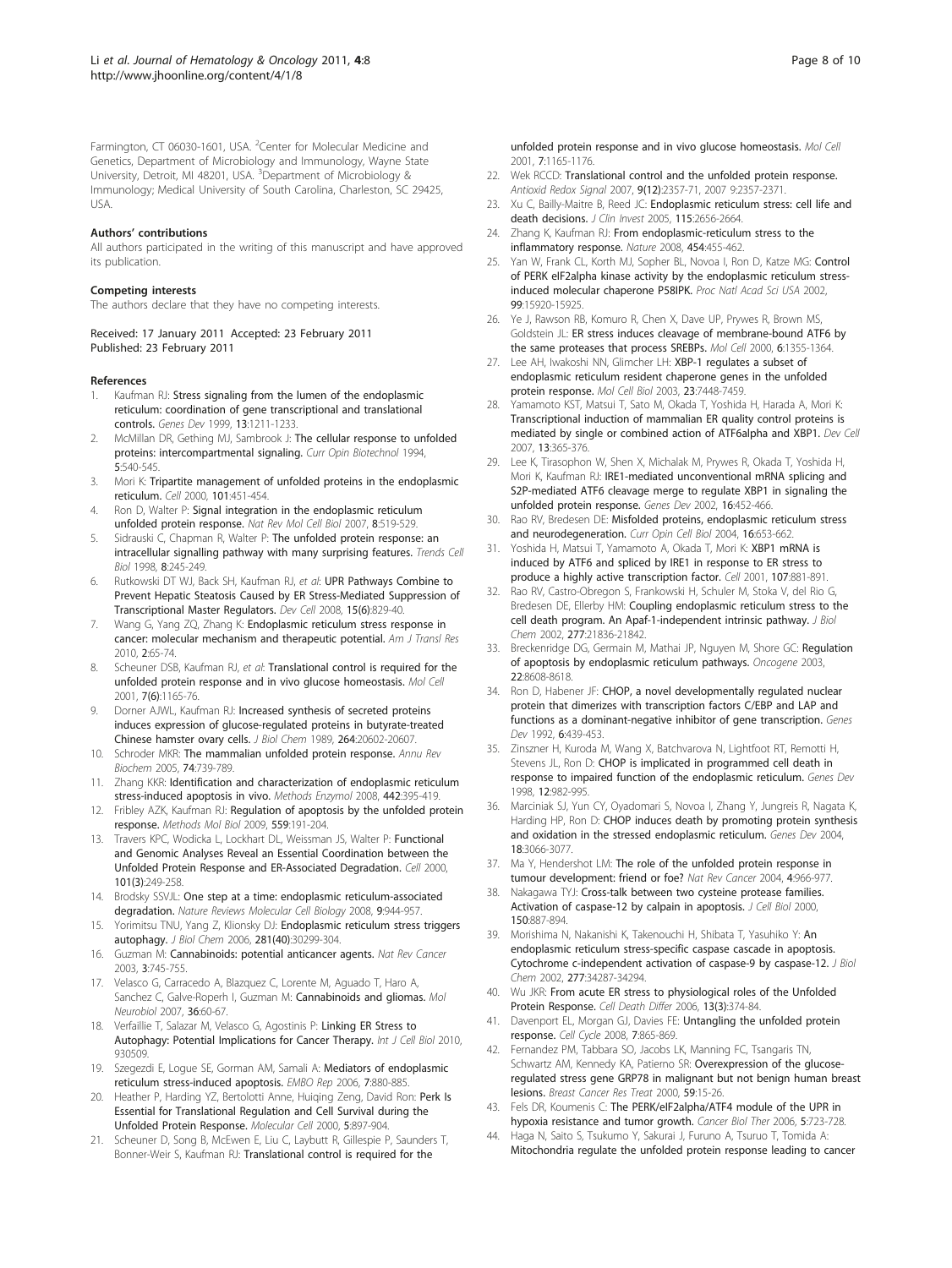<span id="page-8-0"></span>[cell survival under glucose deprivation conditions.](http://www.ncbi.nlm.nih.gov/pubmed/20210797?dopt=Abstract) Cancer Sci 101:1125-1132.

- 45. Koumenis C, Wouters BG: "Translating" [tumor hypoxia: unfolded protein](http://www.ncbi.nlm.nih.gov/pubmed/16849518?dopt=Abstract) [response \(UPR\)-dependent and UPR-independent pathways.](http://www.ncbi.nlm.nih.gov/pubmed/16849518?dopt=Abstract) Mol Cancer Res 2006, 4:423-436.
- 46. Romero-Ramirez L, Cao H, Nelson D, Hammond E, Lee AH, Yoshida H, Mori K, Glimcher LH, Denko NC, Giaccia AJ, et al: [XBP1 is essential for](http://www.ncbi.nlm.nih.gov/pubmed/15342372?dopt=Abstract) [survival under hypoxic conditions and is required for tumor growth.](http://www.ncbi.nlm.nih.gov/pubmed/15342372?dopt=Abstract) Cancer Res 2004, 64:5943-5947.
- 47. Shajahan AN, Riggins RB, Clarke R: [The role of X-box binding protein-1 in](http://www.ncbi.nlm.nih.gov/pubmed/19609461?dopt=Abstract) [tumorigenicity.](http://www.ncbi.nlm.nih.gov/pubmed/19609461?dopt=Abstract) Drug News Perspect 2009, 22:241-246.
- 48. Shuda M, Kondoh N, Imazeki N, Tanaka K, Okada T, Mori K, Hada A, Arai M, Wakatsuki T, Matsubara O, et al: [Activation of the ATF6, XBP1 and grp78](http://www.ncbi.nlm.nih.gov/pubmed/12713871?dopt=Abstract) [genes in human hepatocellular carcinoma: a possible involvement of](http://www.ncbi.nlm.nih.gov/pubmed/12713871?dopt=Abstract) [the ER stress pathway in hepatocarcinogenesis.](http://www.ncbi.nlm.nih.gov/pubmed/12713871?dopt=Abstract) J Hepatol 2003, 38:605-614.
- 49. Song MS, Park YK, Lee JH, Park K: [Induction of glucose-regulated protein](http://www.ncbi.nlm.nih.gov/pubmed/11719466?dopt=Abstract) [78 by chronic hypoxia in human gastric tumor cells through a protein](http://www.ncbi.nlm.nih.gov/pubmed/11719466?dopt=Abstract) [kinase C-epsilon/ERK/AP-1 signaling cascade.](http://www.ncbi.nlm.nih.gov/pubmed/11719466?dopt=Abstract) Cancer Res 2001, 61:8322-8330.
- 50. Sun S, Han J, Ralph WM Jr, Chandrasekaran A, Liu K, Auborn KJ, Carter TH: [Endoplasmic reticulum stress as a correlate of cytotoxicity in human](http://www.ncbi.nlm.nih.gov/pubmed/15270080?dopt=Abstract) [tumor cells exposed to diindolylmethane in vitro.](http://www.ncbi.nlm.nih.gov/pubmed/15270080?dopt=Abstract) Cell Stress Chaperones 2004, 9:76-87.
- 51. Chen Xiaoxin, Ding Yu, Chang-Gong Liu, and SM, Yang CS: [Overexpression](http://www.ncbi.nlm.nih.gov/pubmed/11756233?dopt=Abstract) [of glucose-regulated protein 94 \(Grp94\) in esophageal adenocarcinomas](http://www.ncbi.nlm.nih.gov/pubmed/11756233?dopt=Abstract) [of a rat surgical model and humans.](http://www.ncbi.nlm.nih.gov/pubmed/11756233?dopt=Abstract) Carcinogenesis 2002, 23:123-130.
- 52. Ye J, Koumenis C: [ATF4, an ER stress and hypoxia-inducible transcription](http://www.ncbi.nlm.nih.gov/pubmed/19519398?dopt=Abstract) [factor and its potential role in hypoxia tolerance and tumorigenesis.](http://www.ncbi.nlm.nih.gov/pubmed/19519398?dopt=Abstract) Curr Mol Med 2009, 9:411-416.
- 53. Goldstein MG, Li Z: [Heat-shock proteins in infection-mediated](http://www.ncbi.nlm.nih.gov/pubmed/19183457?dopt=Abstract) [inflammation-induced tumorigenesis.](http://www.ncbi.nlm.nih.gov/pubmed/19183457?dopt=Abstract) J Hematol Oncol 2009, 2:5.
- 54. Qu L, Huang S, Baltzis D, Rivas-Estilla AM, Pluquet O, Hatzoglou M, Koumenis C, Taya Y, Yoshimura A, Koromilas AE: [Endoplasmic reticulum](http://www.ncbi.nlm.nih.gov/pubmed/14744935?dopt=Abstract) [stress induces p53 cytoplasmic localization and prevents p53-dependent](http://www.ncbi.nlm.nih.gov/pubmed/14744935?dopt=Abstract) [apoptosis by a pathway involving glycogen synthase kinase-3beta.](http://www.ncbi.nlm.nih.gov/pubmed/14744935?dopt=Abstract) Genes Dev 2004, 18:261-277.
- 55. Kitamura M: [Biphasic, bidirectional regulation of NF-kappaB by](http://www.ncbi.nlm.nih.gov/pubmed/19187000?dopt=Abstract) [endoplasmic reticulum stress.](http://www.ncbi.nlm.nih.gov/pubmed/19187000?dopt=Abstract) Antioxid Redox Signal 2009, 11:2353-2364.
- 56. Jolly C, Morimoto RI: [Role of the heat shock response and molecular](http://www.ncbi.nlm.nih.gov/pubmed/11018092?dopt=Abstract) [chaperones in oncogenesis and cell death.](http://www.ncbi.nlm.nih.gov/pubmed/11018092?dopt=Abstract) J Natl Cancer Inst 2000, 92:1564-1572.
- 57. So A, Hadaschik B, Sowery R, Gleave M: [The role of stress proteins in](http://www.ncbi.nlm.nih.gov/pubmed/18645594?dopt=Abstract) [prostate](http://www.ncbi.nlm.nih.gov/pubmed/18645594?dopt=Abstract) cancer. Curr Genomics 2007, 8:252-261.
- 58. Dong D, Ni M, Li J, Xiong S, Ye W, Virrey JJ, Mao C, Ye R, Wang M, Pen L, et al: [Critical role of the stress chaperone GRP78/BiP in tumor](http://www.ncbi.nlm.nih.gov/pubmed/18199545?dopt=Abstract) [proliferation, survival, and tumor angiogenesis in transgene-induced](http://www.ncbi.nlm.nih.gov/pubmed/18199545?dopt=Abstract) [mammary tumor development.](http://www.ncbi.nlm.nih.gov/pubmed/18199545?dopt=Abstract) Cancer Res 2008, 68:498-505.
- 59. Lee AS: [GRP78 induction in cancer: therapeutic and prognostic](http://www.ncbi.nlm.nih.gov/pubmed/17440054?dopt=Abstract) [implications.](http://www.ncbi.nlm.nih.gov/pubmed/17440054?dopt=Abstract) Cancer Res 2007, 67:3496-3499.
- 60. Li J, Lee AS: [Stress induction of GRP78/BiP and its role in cancer.](http://www.ncbi.nlm.nih.gov/pubmed/16472112?dopt=Abstract) Curr Mol Med 2006, 6:45-54.
- 61. Al-Rawashdeh FY, Scriven P, Cameron IC, Vergani PV, Wyld L: [Unfolded](http://www.ncbi.nlm.nih.gov/pubmed/20177386?dopt=Abstract) [protein response activation contributes to chemoresistance in](http://www.ncbi.nlm.nih.gov/pubmed/20177386?dopt=Abstract) [hepatocellular carcinoma.](http://www.ncbi.nlm.nih.gov/pubmed/20177386?dopt=Abstract) Eur J Gastroenterol Hepatol 22:1099-1105.
- 62. Eunjung Lee PN, Spicer Darcy, Groshen Susan, Yu Mimi C, Lee Amy S: [GRP78 as a Novel Predictor of Responsiveness Chemotherapy in Breast](http://www.ncbi.nlm.nih.gov/pubmed/16912156?dopt=Abstract) [Cancer.](http://www.ncbi.nlm.nih.gov/pubmed/16912156?dopt=Abstract) Cancer Res 2006, 66:7849.
- 63. Fu Y, Lee AS: [Glucose regulated proteins in cancer progression, drug](http://www.ncbi.nlm.nih.gov/pubmed/16861902?dopt=Abstract) [resistance and immunotherapy.](http://www.ncbi.nlm.nih.gov/pubmed/16861902?dopt=Abstract) Cancer Biol Ther 2006, 5:741-744.
- 64. Uramoto H, Sugio K, Oyama T, Nakata S, Ono K, Yoshimastu T, Morita M, Yasumoto K: [Expression of endoplasmic reticulum molecular chaperone](http://www.ncbi.nlm.nih.gov/pubmed/15949590?dopt=Abstract) [Grp78 in human lung cancer and its clinical significance.](http://www.ncbi.nlm.nih.gov/pubmed/15949590?dopt=Abstract) Lung Cancer 2005, 49:55-62.
- 65. Scriven P, Coulson S, Haines R, Balasubramanian S, Cross S, Wyld L: [Activation and clinical significance of the unfolded protein response in](http://www.ncbi.nlm.nih.gov/pubmed/19861963?dopt=Abstract) [breast cancer.](http://www.ncbi.nlm.nih.gov/pubmed/19861963?dopt=Abstract) Br J Cancer 2009, 101:1692-1698.
- 66. Wang Q, He Z, Zhang J, Wang Y, Wang T, Tong S, Wang L, Wang S, Chen Y: [Overexpression of endoplasmic reticulum molecular chaperone](http://www.ncbi.nlm.nih.gov/pubmed/16297569?dopt=Abstract) [GRP94 and GRP78 in human lung cancer tissues and its significance.](http://www.ncbi.nlm.nih.gov/pubmed/16297569?dopt=Abstract) Cancer Detect Prev 2005, 29:544-551.
- 67. Langer R, Feith M, Siewert JR, Wester HJ, Hoefler H: [Expression and clinical](http://www.ncbi.nlm.nih.gov/pubmed/18331622?dopt=Abstract) [significance of glucose regulated proteins GRP78 \(BiP\) and GRP94](http://www.ncbi.nlm.nih.gov/pubmed/18331622?dopt=Abstract) [\(GP96\) in human adenocarcinomas of the esophagus.](http://www.ncbi.nlm.nih.gov/pubmed/18331622?dopt=Abstract) BMC Cancer 2008, 8:70.
- 68. Zheng HC, Takahashi H, Li XH, Hara T, Masuda S, Guan YF, Takano Y: [Overexpression of GRP78 and GRP94 are markers for aggressive](http://www.ncbi.nlm.nih.gov/pubmed/18482745?dopt=Abstract) [behavior and poor prognosis in gastric carcinomas.](http://www.ncbi.nlm.nih.gov/pubmed/18482745?dopt=Abstract) Hum Pathol 2008, 39:1042-1049.
- Jamora C, Dennert G, Lee AS: [Inhibition of tumor progression by](http://www.ncbi.nlm.nih.gov/pubmed/8755537?dopt=Abstract) [suppression of stress protein GRP78/BiP induction in fibrosarcoma B/](http://www.ncbi.nlm.nih.gov/pubmed/8755537?dopt=Abstract) [C10ME.](http://www.ncbi.nlm.nih.gov/pubmed/8755537?dopt=Abstract) Proc Natl Acad Sci USA 1996, 93:7690-7694.
- 70. Davies MP, Barraclough DL, Stewart C, Joyce KA, Eccles RM, Barraclough R, Rudland PS, Sibson DR: [Expression and splicing of the unfolded protein](http://www.ncbi.nlm.nih.gov/pubmed/18386815?dopt=Abstract) [response gene XBP-1 are significantly associated with clinical outcome](http://www.ncbi.nlm.nih.gov/pubmed/18386815?dopt=Abstract) [of endocrine-treated breast cancer.](http://www.ncbi.nlm.nih.gov/pubmed/18386815?dopt=Abstract) Int J Cancer 2008, 123:85-88.
- 71. Gomez BP, Riggins RB, Shajahan AN, Klimach U, Wang A, Crawford AC, Zhu Y, Zwart A, Wang M, Clarke R: Human [X-box binding protein-1](http://www.ncbi.nlm.nih.gov/pubmed/17660348?dopt=Abstract) [confers both estrogen independence and antiestrogen resistance in](http://www.ncbi.nlm.nih.gov/pubmed/17660348?dopt=Abstract) [breast cancer cell lines.](http://www.ncbi.nlm.nih.gov/pubmed/17660348?dopt=Abstract) Faseb J 2007, 21:4013-4027.
- 72. Carrasco DR, Sukhdeo K, Protopopova M, Sinha R, Enos M, Carrasco DE, Zheng M, Mani M, Henderson J, Pinkus GS, et al: [The differentiation and](http://www.ncbi.nlm.nih.gov/pubmed/17418411?dopt=Abstract) [stress response factor XBP-1 drives multiple myeloma pathogenesis.](http://www.ncbi.nlm.nih.gov/pubmed/17418411?dopt=Abstract) Cancer Cell 2007, 11:349-360.
- 73. Obeng EA, Carlson LM, Gutman DM, Harrington WJ Jr, Lee KP, Boise LH: [Proteasome inhibitors induce a terminal unfolded protein response in](http://www.ncbi.nlm.nih.gov/pubmed/16507771?dopt=Abstract) [multiple myeloma cells.](http://www.ncbi.nlm.nih.gov/pubmed/16507771?dopt=Abstract) Blood 2006, 107:4907-4916.
- 74. Sterz JSO: [The potential of proteasome inhibitors in cancer therapy.](http://www.ncbi.nlm.nih.gov/pubmed/18491989?dopt=Abstract) Expert Opin Investig Drugs 2008, 17:879-895.
- 75. Hoseki J, Ushioda R, Nagata K: [Mechanism and components of](http://www.ncbi.nlm.nih.gov/pubmed/19923195?dopt=Abstract) [endoplasmic reticulum-associated degradation.](http://www.ncbi.nlm.nih.gov/pubmed/19923195?dopt=Abstract) *J Biochem* 2010, 147:19-25.
- 76. Wang Q, Li L, Ye Y: [Inhibition of p97-dependent protein degradation by](http://www.ncbi.nlm.nih.gov/pubmed/18199748?dopt=Abstract) [Eeyarestatin I.](http://www.ncbi.nlm.nih.gov/pubmed/18199748?dopt=Abstract) J Biol Chem 2008, 283:7445-7454.
- 77. Lu DP, Christopher DA: [Endoplasmic reticulum stress activates the](http://www.ncbi.nlm.nih.gov/pubmed/18574595?dopt=Abstract) [expression of a sub-group of protein disulfide isomerase genes and](http://www.ncbi.nlm.nih.gov/pubmed/18574595?dopt=Abstract) [AtbZIP60 modulates the response in Arabidopsis thaliana.](http://www.ncbi.nlm.nih.gov/pubmed/18574595?dopt=Abstract) Mol Genet Genomics 2008, 280:199-210.
- 78. Townsend DM, Manevich Y, He L, Xiong Y, Bowers RR Jr, Hutchens S, Tew KD: [Nitrosative stress-induced s-glutathionylation of protein](http://www.ncbi.nlm.nih.gov/pubmed/19773442?dopt=Abstract) [disulfide isomerase leads to activation of the unfolded protein response.](http://www.ncbi.nlm.nih.gov/pubmed/19773442?dopt=Abstract) Cancer Res 2009, 69:7626-7634.
- 79. Davenport EL, Moore HE, Dunlop AS, Sharp SY, Workman P, Morgan GJ, Davies FE: [Heat shock protein inhibition is associated with activation of](http://www.ncbi.nlm.nih.gov/pubmed/17525289?dopt=Abstract) [the unfolded protein response pathway in myeloma plasma cells.](http://www.ncbi.nlm.nih.gov/pubmed/17525289?dopt=Abstract) Blood 2007, 110:2641-2649.
- 80. Banerji U, Judson I, Workman P: [The clinical applications of heat shock](http://www.ncbi.nlm.nih.gov/pubmed/14529390?dopt=Abstract) [protein inhibitors in cancer - present and future.](http://www.ncbi.nlm.nih.gov/pubmed/14529390?dopt=Abstract) Curr Cancer Drug Targets 2003, 3:385-390.
- 81. Mimnaugh EG, Xu W, Vos M, Yuan X, Isaacs JS, Bisht KS, Gius D, Neckers L: [Simultaneous inhibition of hsp 90 and the proteasome promotes](http://www.ncbi.nlm.nih.gov/pubmed/15141013?dopt=Abstract) [protein ubiquitination, causes endoplasmic reticulum-derived cytosolic](http://www.ncbi.nlm.nih.gov/pubmed/15141013?dopt=Abstract) [vacuolization, and enhances antitumor activity.](http://www.ncbi.nlm.nih.gov/pubmed/15141013?dopt=Abstract) Mol Cancer Ther 2004, 3:551-566.
- 82. Mimnaugh EG, Xu W, Vos M, Yuan X, Neckers L: [Endoplasmic reticulum](http://www.ncbi.nlm.nih.gov/pubmed/16966435?dopt=Abstract) [vacuolization and valosin-containing protein relocalization result from](http://www.ncbi.nlm.nih.gov/pubmed/16966435?dopt=Abstract) [simultaneous hsp90 inhibition by geldanamycin and proteasome](http://www.ncbi.nlm.nih.gov/pubmed/16966435?dopt=Abstract) [inhibition by velcade.](http://www.ncbi.nlm.nih.gov/pubmed/16966435?dopt=Abstract) Mol Cancer Res 2006, 4:667-681.
- Solit DB, Osman I, Polsky D, Panageas KS, Daud A, Goydos JS, Teitcher J, Wolchok JD, Germino FJ, Krown SE, et al: [Phase II trial of 17-allylamino-17](http://www.ncbi.nlm.nih.gov/pubmed/19088048?dopt=Abstract) [demethoxygeldanamycin in patients with metastatic melanoma.](http://www.ncbi.nlm.nih.gov/pubmed/19088048?dopt=Abstract) Clin Cancer Res 2008, 14:8302-8307.
- 84. Usmani SZ, Bona RD, Chiosis G, Li Z: The [anti-myeloma activity of a novel](http://www.ncbi.nlm.nih.gov/pubmed/20977755?dopt=Abstract) [purine scaffold HSP90 inhibitor PU-H71 is via inhibition of both HSP90A](http://www.ncbi.nlm.nih.gov/pubmed/20977755?dopt=Abstract) [and HSP90B1.](http://www.ncbi.nlm.nih.gov/pubmed/20977755?dopt=Abstract) J Hematol Oncol 3:40.
- 85. Pyrko P, Schonthal AH, Hofman FM, Chen TC, Lee AS: [The unfolded](http://www.ncbi.nlm.nih.gov/pubmed/17942911?dopt=Abstract) [protein response regulator GRP78/BiP as a novel target for](http://www.ncbi.nlm.nih.gov/pubmed/17942911?dopt=Abstract) [increasing chemosensitivity in malignant gliomas.](http://www.ncbi.nlm.nih.gov/pubmed/17942911?dopt=Abstract) Cancer Res 2007, 67:9809-9816.
- 86. Park HRTA, Sato S, Tsukumo Y, Yun J, Yamori T, Hayakawa Y, Tsuruo T, Shinya K: [Effect on tumor cells of blocking survival response to glucose](http://www.ncbi.nlm.nih.gov/pubmed/15339968?dopt=Abstract) [deprivation.](http://www.ncbi.nlm.nih.gov/pubmed/15339968?dopt=Abstract) J Natl Cancer Inst 2004, 96(17):1300-10.